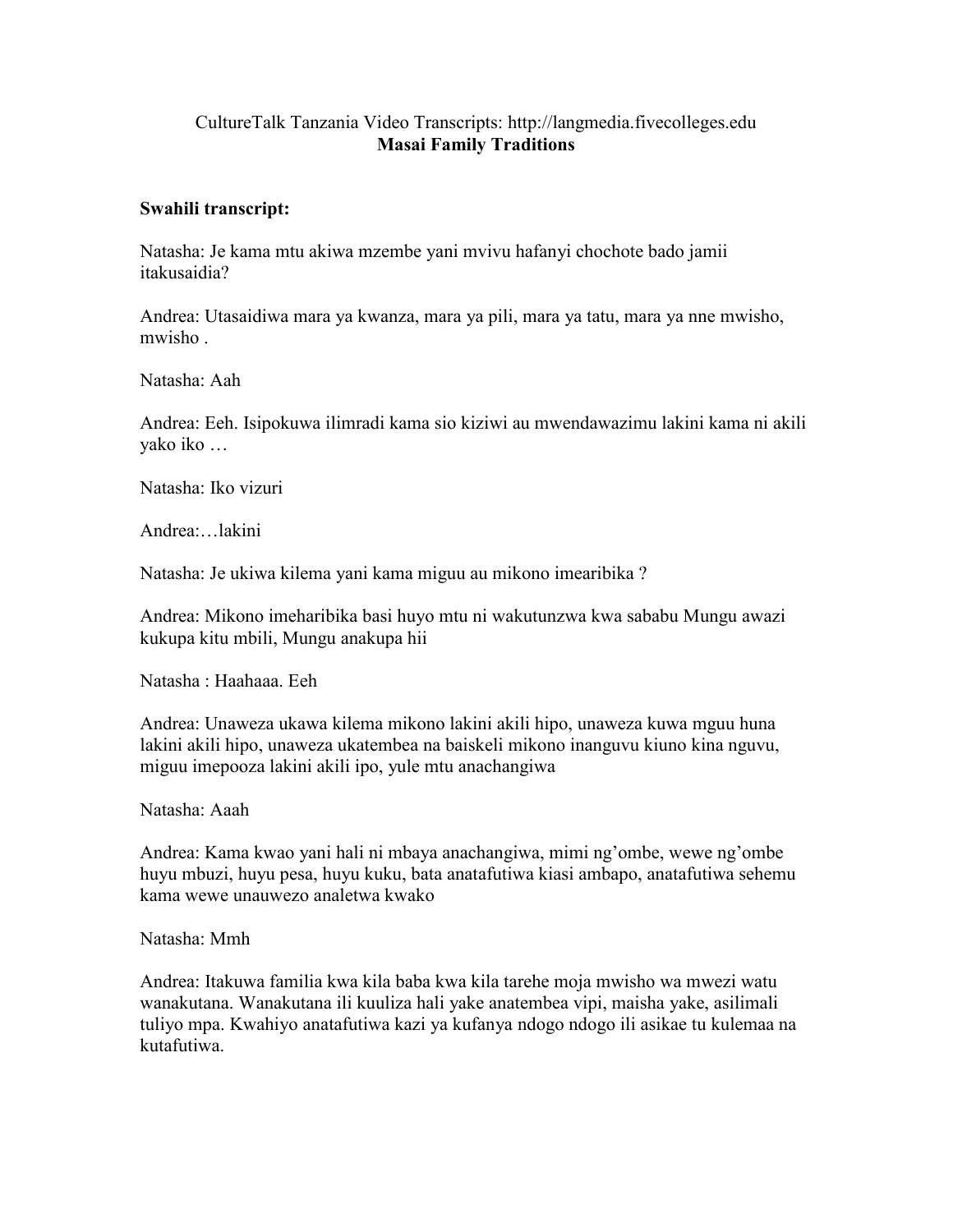Natasha: Je mfano kama watoto kama kuna mke na mume wakazaa watoto watatu wanne halafu bahati mbaya mume na mke wakafa. Je watoto wanaenda kwa nani? Watakaa na ndugu yao au ?

Andrea: Wataenda kwa babu yao ..

Natasha: Mmh ..

Andrea: …mzaa baba.

Natasha: Kama babu hayupo, kama babu mfano amekufa ?

Andrea: Kuna ndugu baadhi. Ndugu ya baba na kwa bahati mbaya mume anakufa mke yupo, mke awezi kuolewa

Natasha: Aah.

Andrea: Awezi kuolewa kama amezaa na mume wake na kwa ndoa kimila chetu basi awezi kuolewa atakuwa atabaki pale hata akizaa mtoto kwa bahati mbaya nje. Lakini kwenda kwa mkewe( nathani anasema mumewe) anaenda. Ile mali ya marehemu atatakuwa anamilikiwa mpaka pale watoto wamekuwa wanakabidhiwa mali yao baada ya mika kumi na sita kumi na kumi na tisa.

Natasha: Mtoto, watoto wote… ?

Andrea: Aah wakiume

Natasha: … wakike wakiume wanapewa au wakiume tu ndo wanapewa?

Andrea: Wakike wakiume lakini haswa wakiume ndio wanopewa. Baadaye wakike ataolewa. Kwa sisi mtoto wa kike haturuhusu ikae zaidi ya miaka kumi na tisa mpaka ishirini au shirini na mbili haijaoelewa haturuhusu kwa sababu itashika mimba itakuwa inabadikizwa tu.

Natasha: Je kama anasoma, kwa sababu kama mimi mbona kama ningekuwa katika jamii yenu ningekuwa nishafukuzwa.

Andrea: Hapana sio hivyo saa hivi wewe uko unasoma baadaye unatarajia maisha yataenda vipi.

Natasha: Aah okay.

Andrea: Sasa wale wa kwetu baadhi nyingi hawakusoma mtu anakaa mpaka mia kumi na tano, anashika mimba na hajasoma.

Natasha: Aah.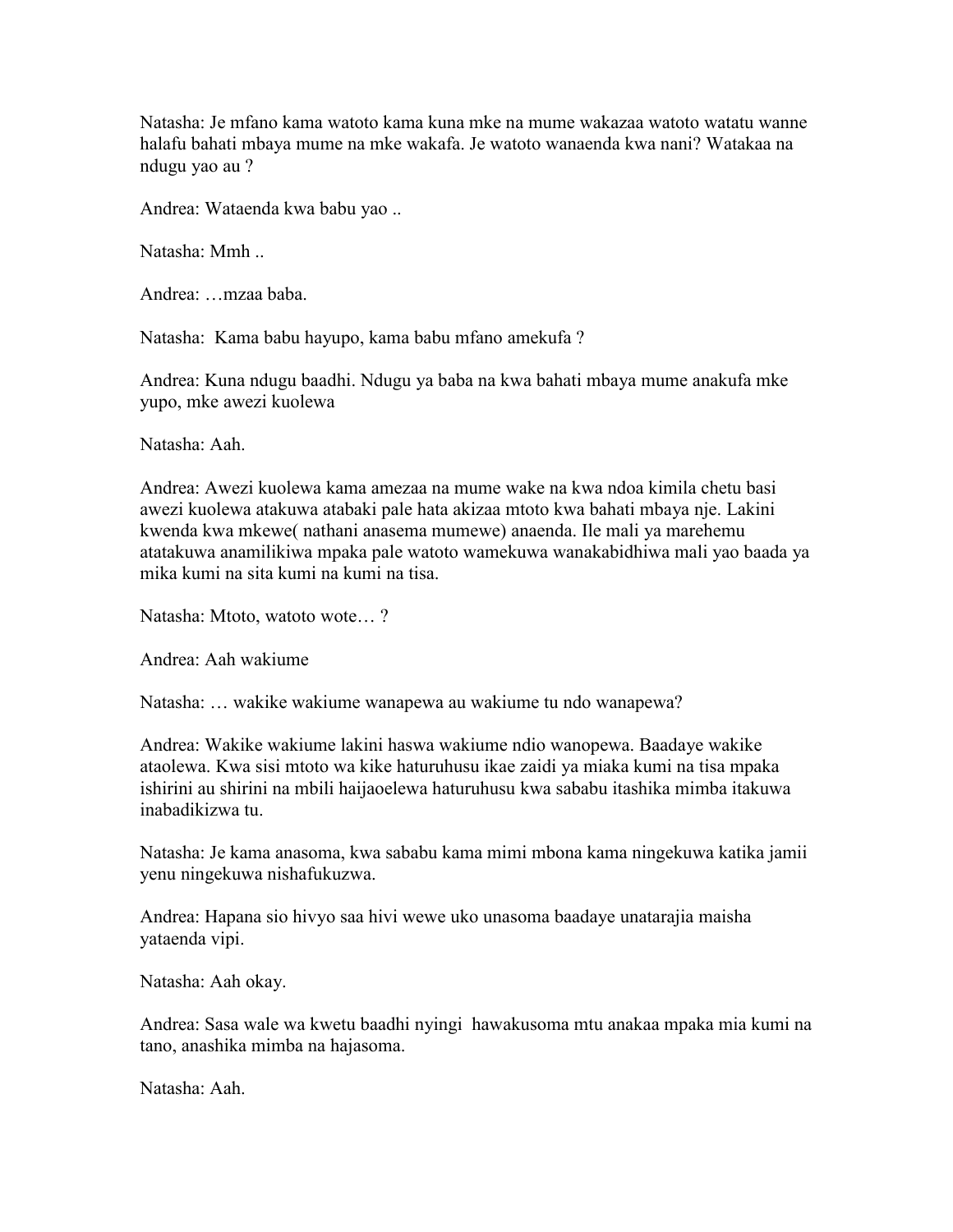Andrea: Alafu anazaa ile mtoto baba yake inakuwa sasa hajulikani …

Natasha: Mmmh Aah.

Andrea: Kwahiyo wazee wanakataa kitu kama hicho.

Natasha: Kwahiyo ndio wanaolewa mapema.

Andrea: Wanaolewa mapema.

Natasha: Sa je kule wana watu wana bado ile unakuwa na mke mmoja au unaweza ukawa na mke zaidu ya mmoja , au inategemea kama unadini gani kwa sababu ukiwa mkristo hauruhusiwi kuoa mke zaidi ya mmoja.

Andrea: Kwa sasa hivi watu wameingia mambo ya dini kwa hiyo inategemea, unaweza kuoa mke mbili au moja kwa makamo wetu sasa hivi hauruhusiwi kuoa mke ziadi ya wawili.

Natasha: Aah sawa asante.

## English translation:

Natasha: So what if someone is not hard-working, that is, lazy, and does not do anything? Will the community still take care of him or her?

Andrea: They'll help you the first time, the second time, the third time, and the fourth time, which is the last time, the last time.

Natasha: Ah.

Andrea: Eeh, that is, if you are not deaf or crazy, but if you have a normal level of intelligence …

Natasha: You are normal.

Andrea: But…

Natasha: What if you are disabled, such as if your legs or hands are deformed?

Andrea: If his or her arms are deformed, then that person will be taken care of because God will not give two bad things, He will give you this help.

Natasha: Haahaaa . Eeeh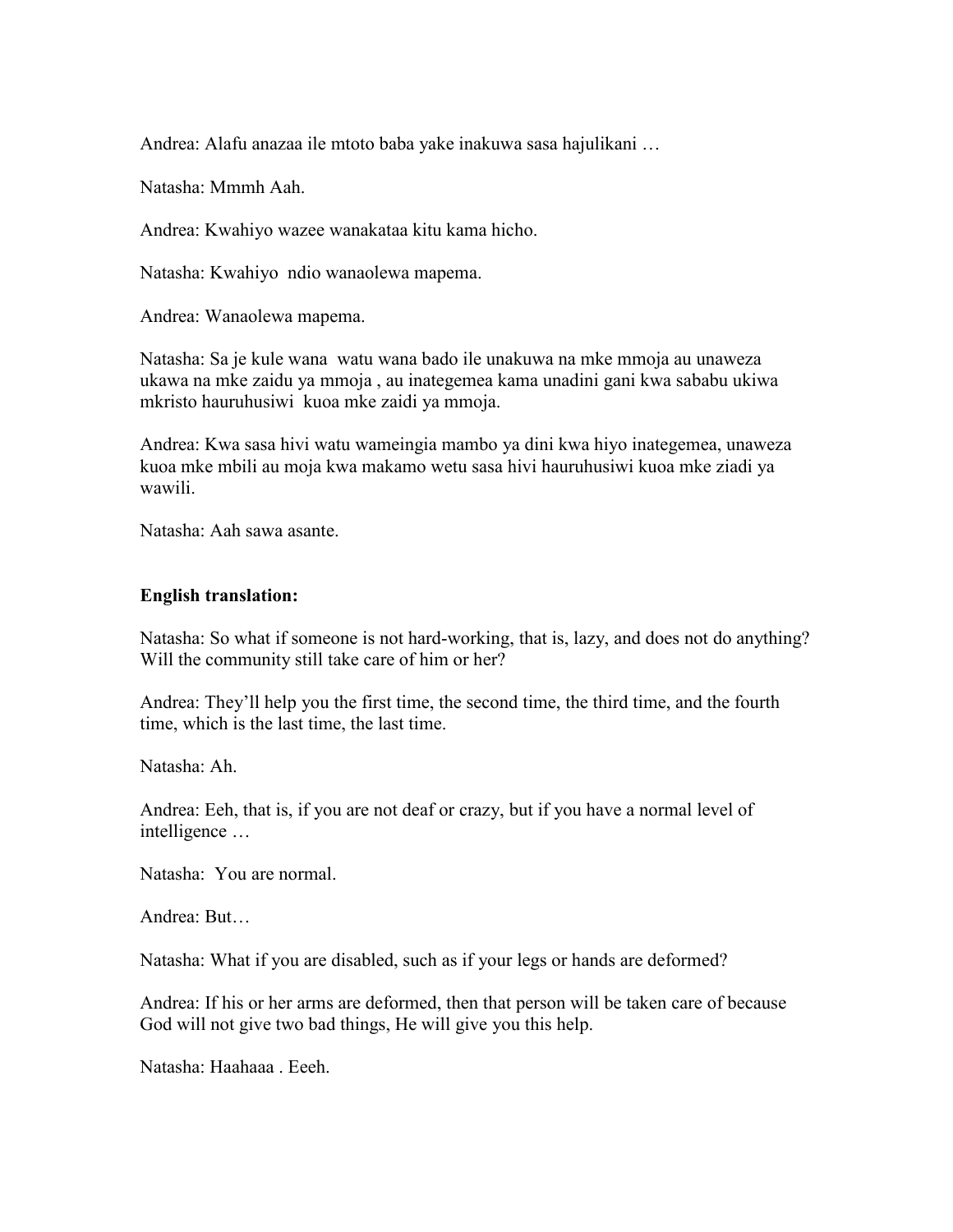Andrea: You could have deformed arms, but you could be intelligent. You could have deformed legs or have no legs at all, but you could be intelligent. You could be in a wheelchair, but your hands could be strong, or your waist strong. Your legs are paralyzed, but if you are still smart, people will raise funds to help that kind of person.

Natasha: Aaah.

Andrea: It will be the family, every first day of the month. Or the end of the month, people will meet. They will meet and ask about the general condition of the person, how is he doing, his life, the property we gave him. And they look for some small jobs for him, so that his situation doesn't become worse, so people will not have to take care of everything for him.

Natasha: What if, in the case of children, a husband and wife had three of four children then unfortunately they died. So where would the children go? Will they go to their relatives or…?

Andrea: They will go to their grandfather

Natasha: Mmmh.

Andrea: Paternal grandfather

Natasha: If the grandfather is gone, for instance, if he is dead?

Andrea: There are relatives…the relatives from the father's side. Unfortunately, if the husband dies but the wife is still alive, the wife cannot remarry.

Natasha: Aaah.

Andrea: She cannot remarry if she had children with her husband and according to our marriage customs, she can't remarry. She will have to stay there even if she unfortunately gives birth to a child out of wedlock. But she can go to her wife's (I think he meant to her husband's). All the property of the deceased will be taken care of on her behalf until her children are old enough, say after they turn sixteen and nineteen, at which point they will be given the property.

Natasha: All the children ?

Andrea: Aaah, the sons.

Natasha: Daughters or sons are given property? Is it only sons who inherit property?

Andrea: Daughters and sons, but it is particularly the sons who inherit. Later on, the daughters get married. According to us, daughters are not supposed to stay at home for